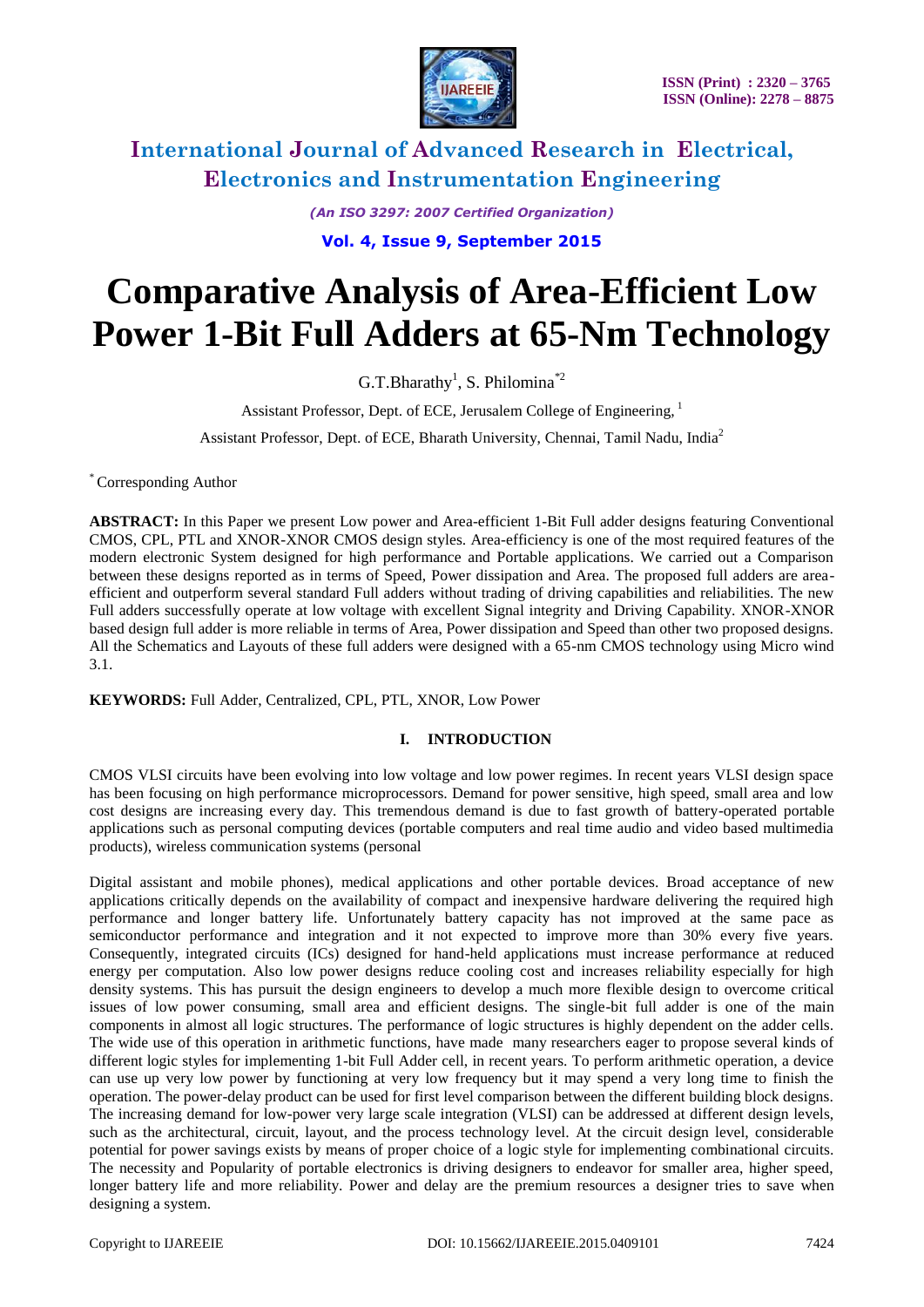

*(An ISO 3297: 2007 Certified Organization)*

#### **Vol. 4, Issue 9, September 2015**

#### **II. FULL ADDER (FA)**

The low-power design has become a major design consideration [1]. The design criterion of a full adder (FA) cell is usually multi-fold. Adders are important components of all arithmetic units in digital domain circuits.

Addition is the most basic arithmetic operation and adder is the most fundamental arithmetic component of the processor. Two important attributes of all digital circuits, for most applications are maximizing speed and minimizing power consumption [2]. The speed of different modules used in the design will dominate the overall performance of the system. The basic binary adder is shown in figure 1,



Fig.1: Block Diagram of Basic Full Adder

Depending on the delay and power consumption requirements, several adders can be implemented. Transistor count is, of course, a primary concern which largely affects the design complexity of many function units such as multiplier and algorithmic logic unit (ALU).The truth table of full adder is shown in table 1. TABLE1 Truth Table of Full Adder

> Ä  $\overline{\mathbf{B}}$ **Sum** C.  $C_{\text{out}}$  $\bf{0}$ Ō Ō 0 0  $\overline{\mathbf{0}}$  $\overline{\mathbf{0}}$ ī ī  $\overline{0}$ 0  $\bf{0}$ 1 0 -1  $\overline{\mathbf{0}}$ Ō 1 1 1 0 1 0 1 0  $\mathbf{1}$  $\bf{0}$ 1  $\bf{0}$ 1 0 1 1 0  $\overline{1}$ ī  $\overline{1}$ 1 1

The speed of the design is limited by size of the transistors, parasitic capacitance and delay in the critical path [3]. The driving capability of a full adder is very important, because full adders are mostly used in cascade configuration, where the output of one provides the input for other.

In the last decade, the full adder has gone through substantial improvement in power consumption, speed and size, but at the cost of weak driving capability and reduced voltage swing. However, reduced voltage swing has the advantage of lower power consumption [4]. There is no ideal full adder cell that can be used in all types of applications. Hence novel architectures such as CMOS Transmission Gate (TG), Pass-Transistor Logic (PTL), and Complementary Passtransistor Logic (CPL) are compared here.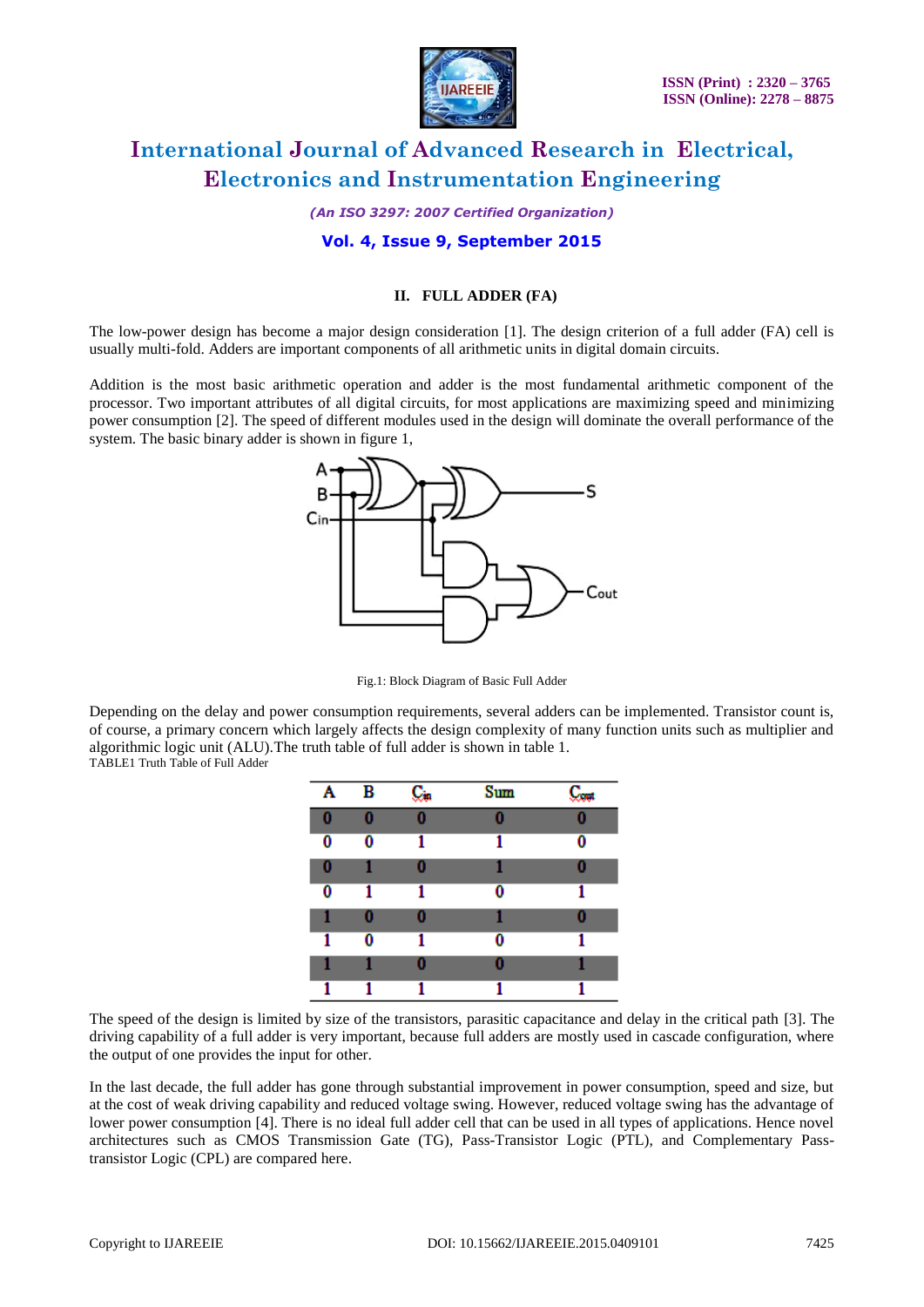

*(An ISO 3297: 2007 Certified Organization)*

#### **Vol. 4, Issue 9, September 2015**

#### **III. PREVIOUS FULL ADDER OPTIMIZATION**

Many Papers have been published regarding the optimization of Low power full adders, trying different options for the Logic styles like standard CMOS logic, Differential cascade voltage switch (DCVS),Double pass-transistor logic (DPL), Swing restored CPL(SR-CPL),and hybrid styles [5]. Regarding this there is an alternative Logic structure for a full adder. Examining the full adder truth table, It can be seen that the Sum output is equal to the  $A\oplus B$  value when  $C=0$ and it is equal to  $(A\oplus B)'$  value when C=1. Thus, a multiplexer can be used to obtain the respective value taking the C input as the selection signal. Following the same criteria, the Carry output is equal to the A.B value when C=0 and it is equal to  $A+B$  value when  $C=1$ . Again, C can be used to select the respective value for the required condition, driving a multiplexer. Hence, an alternative logic scheme to design a full-adder cell can be formed by a logic block to obtain the A⊕B and (A⊕B)" signals, another block to obtain the A.B and A+B signals, and two multiplexers being drive by the C input to generate the Sum and Carry outputs [6-7]. In these Adder designs use more one Logic Styles for their implementation which we call the Hybrid-CMOS logic design style, e.g a full adder is designed using a DPL logic design style to build the xor/xnor gates and a Pass Transistor based multiplexer to obtain Sum output [8].

#### **IV. VARIOUS ADDER LOGIC COMPARISIONS**

In recent years various types of adder using different logic styles have been proposed. Standard CMOS 28 transistor adder using pull up and pull-down network with 14 NMOS transistors and 14 PMOS transistors is most widely reported. Pass Transistor Logic (PTL) with 15T using 7NMOS and 4inverter using 4PMOS and 4NMOS is reported. Complementary pass-transistor logic (CPL) with 32 transistors having high power dissipation and better driving capability is reported [9].

#### *A. Conventional 28t CMOS full adder*

This adder was based on regular CMOS structure (pull-up and pull-down network) (Fig 2). Working principle: Cout is generated first  $(A \cdot B) + (A \cdot B) \cdot C_{in}$ . Then the sum is derived from  $(A \cdot B \cdot C) + (A \cdot B \cdot C_{in}) \cdot$  Complement  $C_{out}$ 

#### **Fig 4.2: 28T Conventional CMOS Full Adder**



Fig.2. 28T Conventional CMOS Full Adder

Disadvantages: But the use of substantial number of transistors results in high input loads, more power consumption and larger silicon area.

#### B*.15T PTL logic full adder*

In this paper full adder circuit combines the MCIT for the sum operation and the Boolean reduction technique for the carry operation [10]. The sum and carry circuits were designed based on standard full adder sum and carry equations. In the multiplexing method, input Band its complement were used as the control signals of the sum circuit, as shown in Fig.3. The two-input XOR and combinational circuits were developed using the multiplexer method. The output node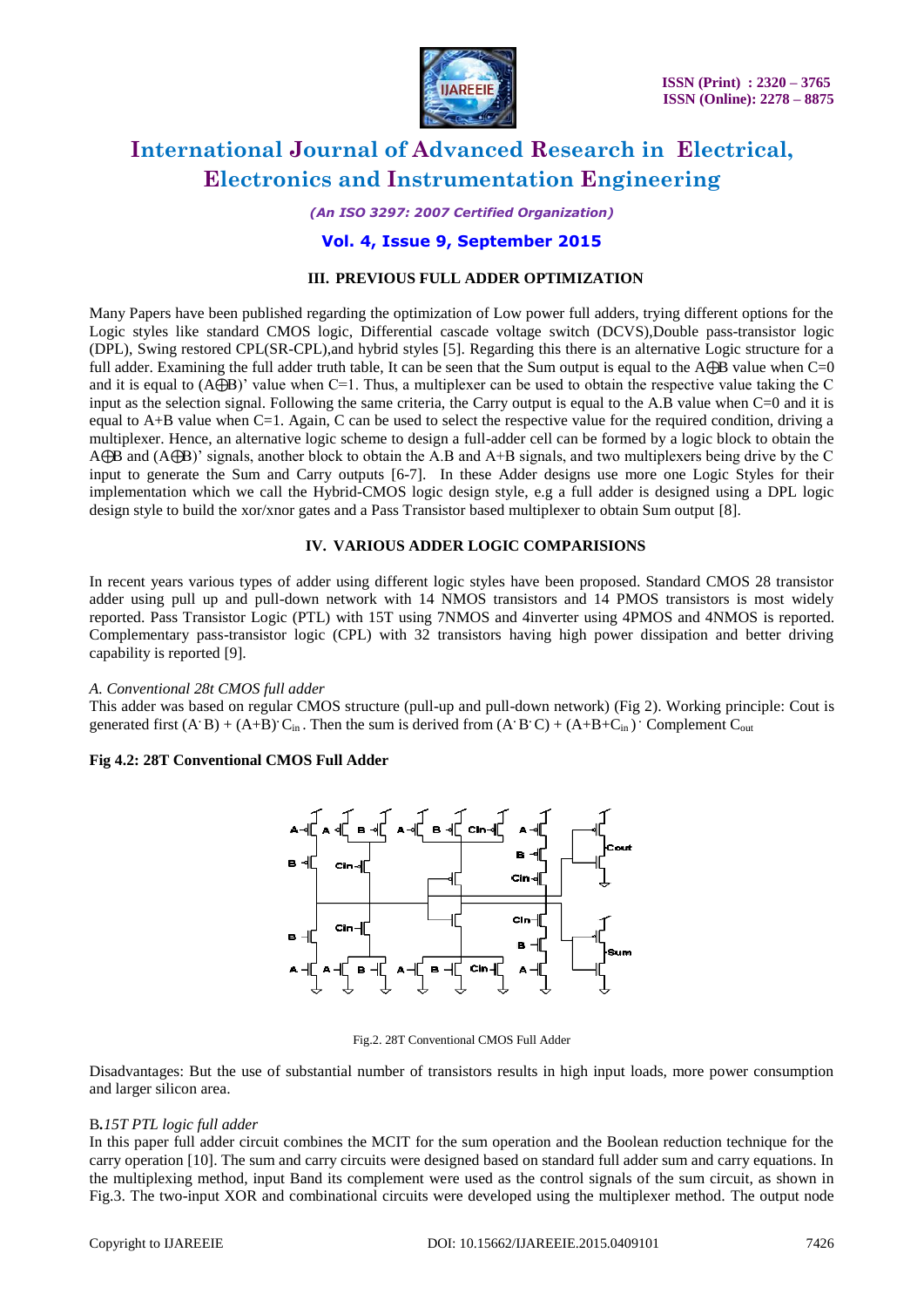

*(An ISO 3297: 2007 Certified Organization)*

#### **Vol. 4, Issue 9, September 2015**

of the two-input multiplexer circuit is the differential node. According to equation the sum circuits require three inputs [11].

The A XOR B circuit is directly connected to input 'C'. The sum circuit is developed according to Equation. To avoid an increasing the number of transistors due to the addition of a third input, the XOR gate output is fed through the NOT gate from the differential node to C, and C is the input to the full adder; thus, the number of transistors is reduced to six in the sum circuit. The C and C out nodes are called the differential nodes of the circuit. The differential node output is a summing output.

 $Sum = A XOR (B XOR C)$  $Cout = AB + C (A XOR B)$ 



The PTL adder circuit is shown in Fig.3, which contains 7 transistors and 4 inverters. The signal integrity is reduced in PTL adder due, because of he lower feature size (65nm) and fewer coupling capacitor adjacent wires. The proposed adder circuit used the minimum length of wire. The proper arrangement of the circuit is reduced the critical path in our proposed circuit. Our adder circuit minimizes the wire length by using a shorter connection of the common circuit of the sum and carry (A XOR B).

#### *c. CPL logic full adder*

In the absence of low-power design techniques such applications generally suffer from very short battery life, while packaging and cooling them would be very difficult and this is leading to an unavoidable increase in the cost of the product. So far several logic styles have been used to design full adders [13]. One example of such design is the standard static CMOS full adder. The main drawback of static CMOS circuits is the existence of the PMOS block, because of its low mobility compared to the NMOS devices. Therefore, PMOS devices need to be seized up to attain the desired performance. Another conventional adder is the complementary pass-transistor logic (CPL). Due to the presence of lot of internal nodes and static inverters, there is large power dissipation [14].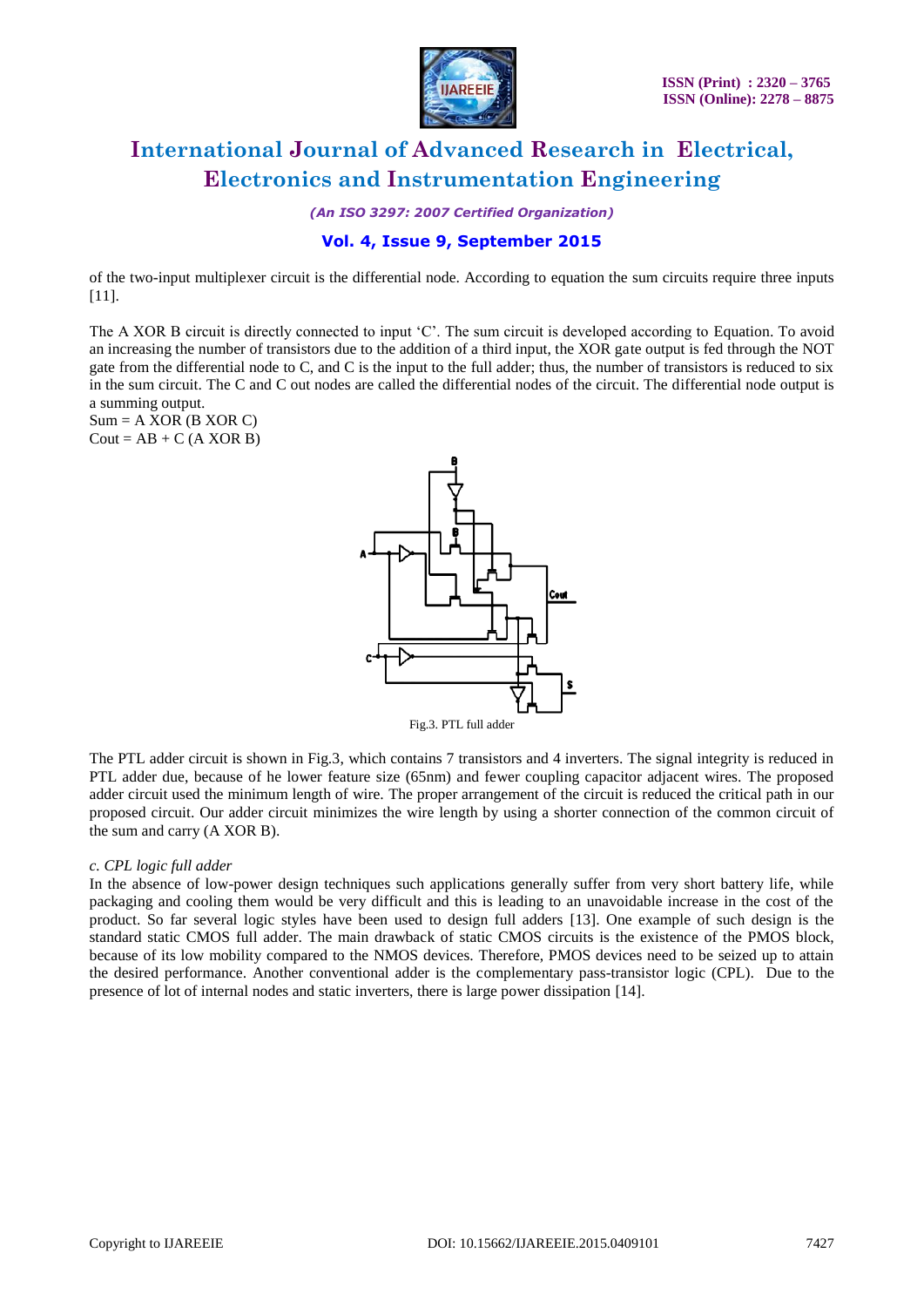

*(An ISO 3297: 2007 Certified Organization)*

#### **Vol. 4, Issue 9, September 2015**



#### **V. PRIOR WORK**

The full adder operation can be stated as follows: Given the three 1-bit inputs A, B, and Cin, it is desired to calculate the two 1-bit outputs Sum and Carry, where

 $Sum = (A \times P) \times P$ 

Cout =  $A$  **and**  $B$  + Cin ( $A$  **xor**  $B$ )



FIG.5. 1-Bit 8T Full Adder

Figure5 shows the circuit of eight tansistor 1-bit full adder cell. The Sum output is basically obtained by a cascaded exclusive OR of the three inputs. Cout module is implemented using 2T Multiplexer [12]. It is quite evident from Figure5 that two stage delays are required to obtain the sum output and at most two stage delays are required to obtain the carry output.

#### **VI. FULL ADDER SCHEMATICS USING DSCH2 TOOL**

Figure6 shows the schematics of PTL logic Full Adder. It's having 15 transistor counts.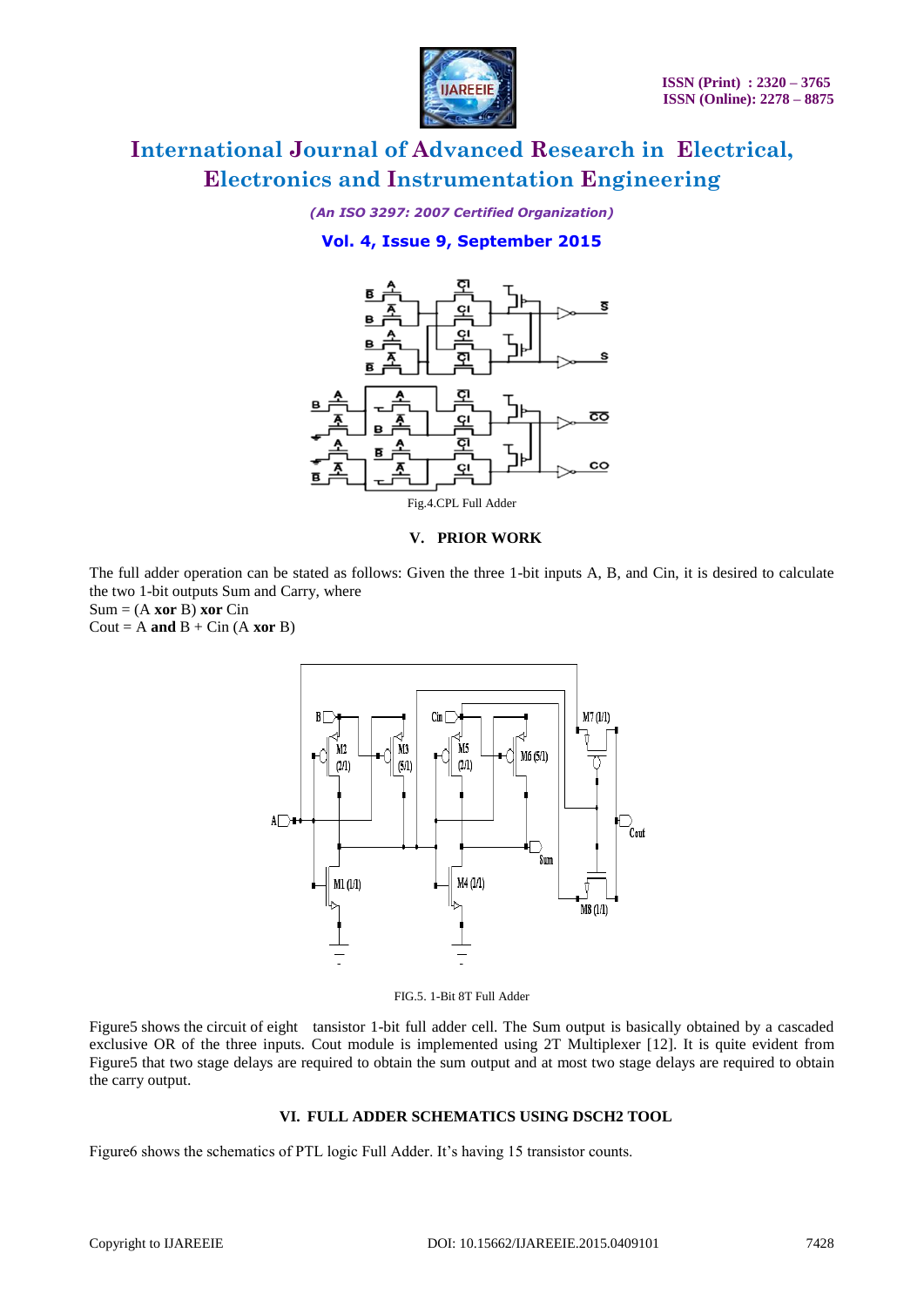

*(An ISO 3297: 2007 Certified Organization)*

### **Vol. 4, Issue 9, September 2015**



Fig6. PTL logic Full Adder

Figure7 shows the CPL logic full adder with 22 transistor counts. The schematics provide transistor counts and timing diagram of the circuit based on dsch2 tools.

| To Duty 2 - Children Alt T.Desiders Wew Edder City Inflations of | - ಕ                         |
|------------------------------------------------------------------|-----------------------------|
| File Edit Inset View Smulate Help                                |                             |
| ●日本 17日は他性中国人で十九日回転の父母 (1)                                       |                             |
|                                                                  | <b>Symont</b> Mr.           |
|                                                                  | Basic Advanced              |
| <b>THE</b><br>y.<br>80                                           |                             |
| <b>Ball</b><br><b>KG</b>                                         |                             |
| Ū,                                                               |                             |
| b.                                                               | 胃                           |
|                                                                  | 3<br>D                      |
| <b>Jeb</b>                                                       | 3                           |
| per b                                                            | g<br>Ď                      |
|                                                                  | R                           |
| <b>DOM</b>                                                       |                             |
| 48<br>49                                                         |                             |
|                                                                  |                             |
| ALC U                                                            |                             |
| PIS<br>$-15$                                                     |                             |
|                                                                  |                             |
| met h<br><b>DEGS</b>                                             |                             |
|                                                                  |                             |
|                                                                  |                             |
| Waning no default technology (default tec)                       |                             |
| 巤                                                                | 456 AM<br>・専も貸員<br>19/12/11 |
| Fig7.CPL Logic Full Adder                                        |                             |

**VII.FULL ADDER LAYOUT USING MICROWIND3.1 TOOL**

Microwind is a tool for designing and simulating circuits at layout level. The Microwind program allows the student to design and simulate an integrated circuit at physical description level.

Layout design using MICROWIND3.1 tool, provides the supply voltage, chip area with length and width also.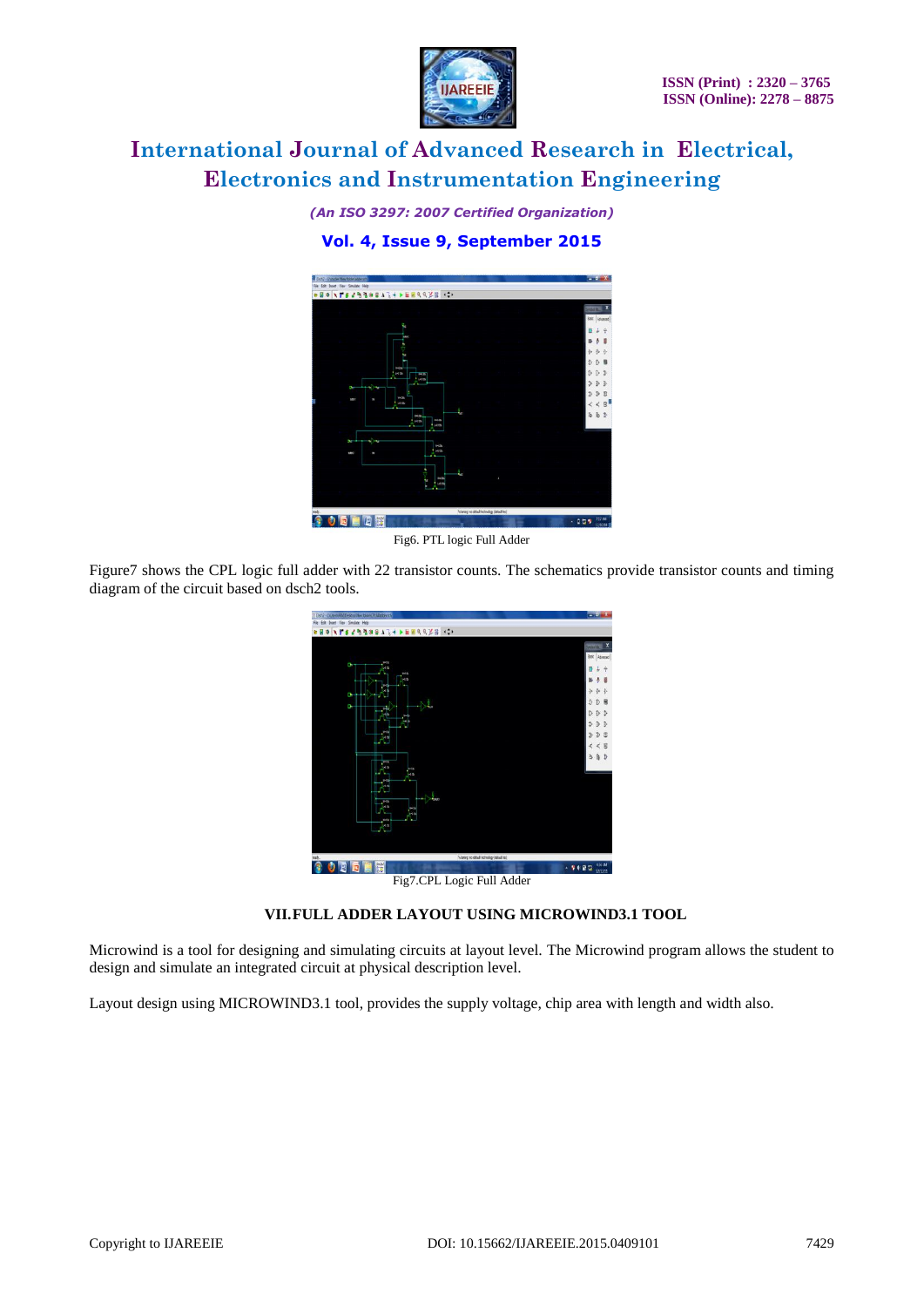

*(An ISO 3297: 2007 Certified Organization)*

#### **Vol. 4, Issue 9, September 2015**



Fig8. Layout of PTL Logic Full Adder

Width 12µm Length 9µm



Fig9. Layout of CPL logic Full Adder

Width 19µm Length 10µm

#### **VIII.RESULTS AND CONCLUSION**

Various adder logics like CMOS, CPL, DPL and XNOR-XNOR gate adder with hybrid logic is compared. The transistor count is produced with reduced power and provides long battery life also. The output waveforms are taken from MICROWIND 3.1 tool. It provides power, delay and PDP also. Reduced transistor count is reducing the chip area, supply voltage, power dissipation and so on. Following are the Full Adder outputs with different logic styles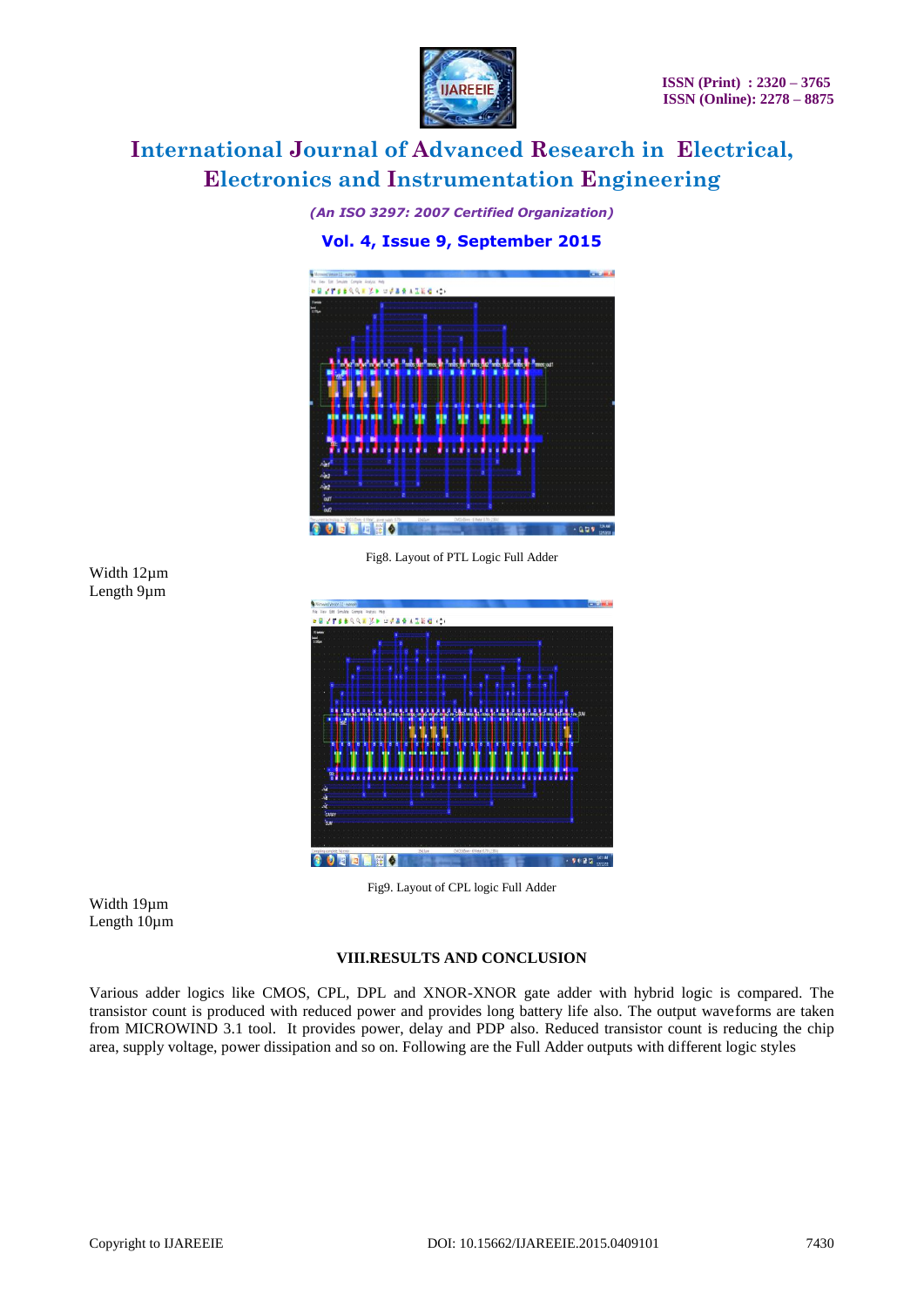

*(An ISO 3297: 2007 Certified Organization)*

#### **Vol. 4, Issue 9, September 2015**





#### **IX.CONCLUSION**

Various adders are compared with power, area and delay of most VLSI design parameters. In these different adders our proposed XNOR/XNOR adder-based cell achieves better performance in terms of power dissipation, propagation delay, area, due to less critical path compared to other logic circuits. Transistor count is also an important role of power dissipation and chip area. Reduced transistor count will reduce chip area, supply voltage, power dissipation, power delay product also calculated.

#### **X.FUTURE WORK**

In this paper, different Full Adder logics are compared using their transistor count. Future we used these adders and develop a square rooter circuit, because in square rooter circuit adder is an important part. Adder can do arithmetic operations.